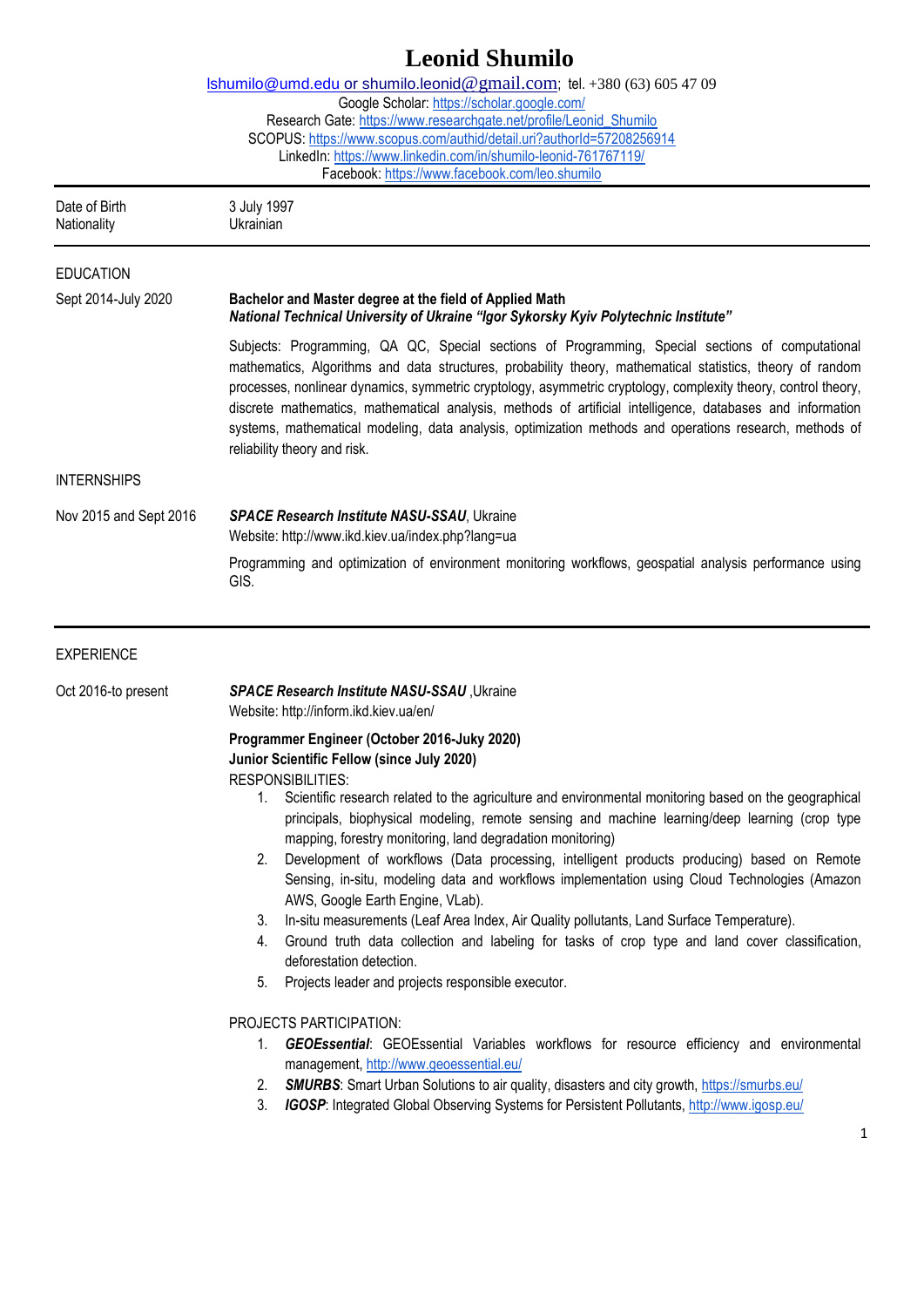|                       | <b>INTELLECT:</b> Intelligent technologies for satellite monitoring of environment based on deep learning<br>4.<br>and cloud computing,                                      |
|-----------------------|------------------------------------------------------------------------------------------------------------------------------------------------------------------------------|
|                       | https://www.researchgate.net/project/Intelligent-technologies-for-satellite-monitoring-of-environment-                                                                       |
|                       | based-on-deep-learning-and-cloud-computing-InTeLLeCT                                                                                                                         |
|                       | Methodology for SDGs indicators assessment: GEO-AMAZON EARTH OBSERVATION CLOUD<br>5.<br>CREDITS PROGRAMME, https://www.earthobservations.org/article.php?id=362              |
|                       | Deep Learning Methods for Land Cover and Land Use Classification: GEO-GOOGLE CLOUD<br>6.<br>CREDITS PROGRAMME, https://earthobservations.org/article.php?id=447              |
|                       | National Research Foundation of Ukraine: Deep learning methods and models for applied<br>7.<br>problems of satellite monitoring                                              |
|                       | National Research Foundation of Ukraine: Information technology for fire danger assessment and<br>8.<br>fire monitoring in natural ecosystems based on satellite data        |
|                       | Deep Green Ukraine: Open Data Challenge winner<br>9.                                                                                                                         |
|                       | 10. Service for SDG 2.4.1 and 15.3.1 indicators: e-shape (https://e-shape.eu/) showcase                                                                                      |
| Mar. 2017 - Sep. 2020 | <b>EOS Data Analytics, Ukraine</b><br>Website: https://eos.com/                                                                                                              |
|                       | Python Developer, Data analyst:                                                                                                                                              |
|                       | <b>RESPONSIBILITIES:</b>                                                                                                                                                     |
|                       | Geospatial Data analysis<br>1.                                                                                                                                               |
|                       | 2.<br>Development of machine learning and deep learning satellite data processing approaches for the<br>agricultural monitoring                                              |
|                       | 3. Implementation of machine learning and deep learning workflows in the Amazon cloud environment                                                                            |
|                       | 4. Crop mapping and in-situ data collection<br>PROJECTS PARTICIPATION:                                                                                                       |
|                       | 1. The World Bank and EU program "Supporting Transparent Land Governance in Ukraine"                                                                                         |
|                       | Noosphere Engineering School mentorship<br>2.                                                                                                                                |
| Sept. 2020-to present | National Technical University of Ukraine "Igor Sykorsky Kyiv Polytechnic Institute", Ukraine<br>Website: https://kpi.ua/en                                                   |
|                       | <b>Graduate Teaching Assistant</b><br><b>RESPONSIBILITIES:</b>                                                                                                               |
|                       | Help for professors conduct lab, study groups, grade papers and prepare lectures for the "Special<br>1.<br>Sections of Programming" and "Machine Learning Methods" subjects. |
|                       | Scientific research related to the land degradation and SDG indicators assessment<br>2.                                                                                      |
|                       | Responsible executor of National Research Foundation of Ukraine projects.<br>3.                                                                                              |
|                       | PROJECTS PARTICIPATION:                                                                                                                                                      |
|                       | National Research Foundation of Ukraine: Intelligent models and methods for determining land<br>1.<br>degradation indicators based on satellite data                         |

**\_\_\_\_\_\_\_\_\_\_\_\_\_\_\_\_\_\_\_\_\_\_\_\_\_\_\_\_\_\_\_\_\_\_\_\_\_\_\_\_\_\_\_\_\_\_\_\_\_\_\_\_\_\_\_\_\_\_\_\_\_\_\_\_\_\_\_\_\_\_\_\_\_\_\_\_\_\_\_\_\_\_\_\_\_\_\_\_\_\_\_\_\_\_\_\_\_\_\_\_\_\_\_\_\_\_\_\_\_\_\_\_\_\_**

## PROFESSIONAL SOCIETY/COMMUNITY MEMBERSHIP

2018 - to present *IEEE Society*

2018 – to present *IEEE Geoscience & Remote Sensing Society*

2018, 2020 *American Geophysical Union (AGU)*

SERVICES